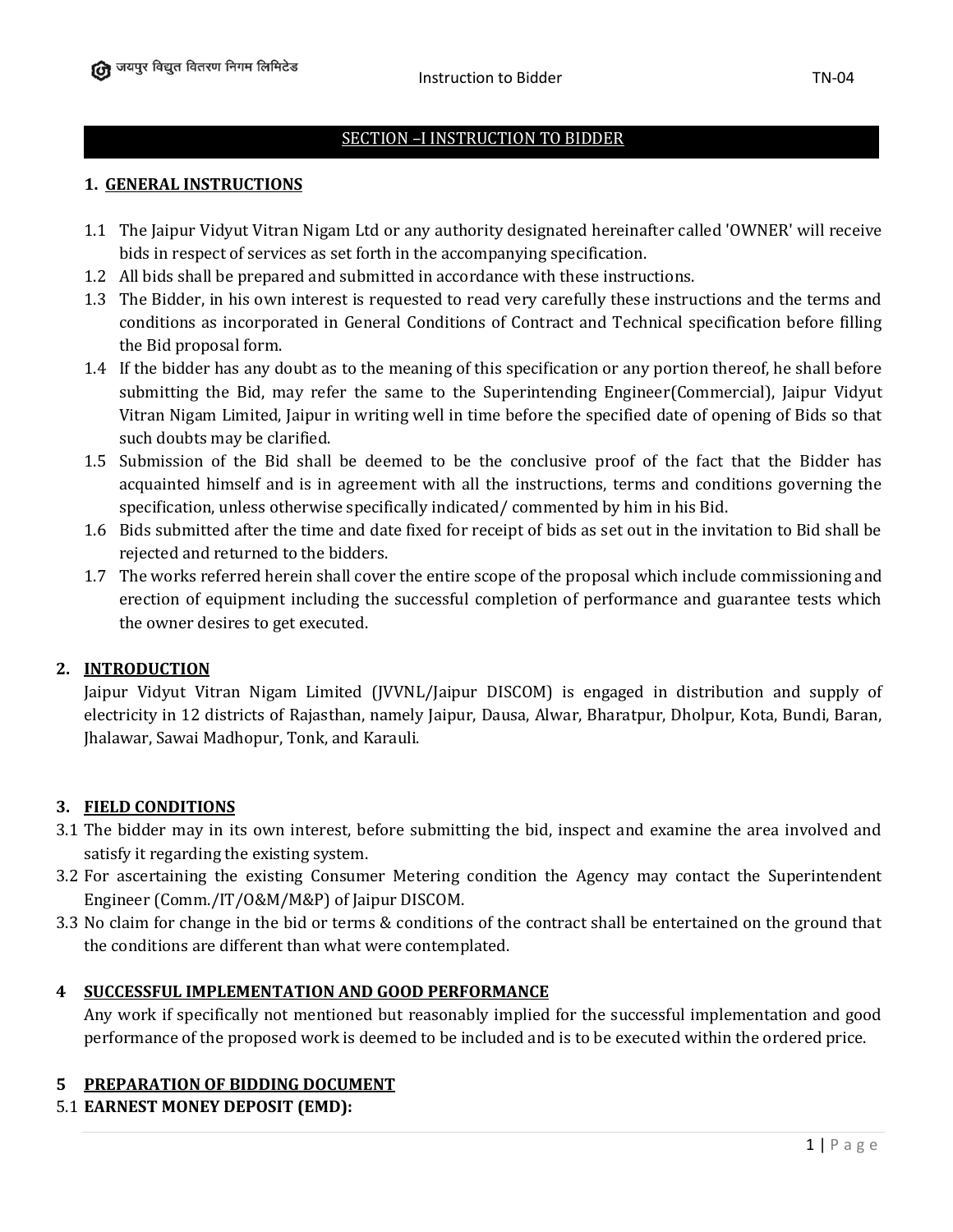- 5.1.1 The tenderer shall furnish Earnest Money of Rs. 12 Lakhs (Rupees twelve Lacs only), 20% in the form of Banker Cheque / DD in the name of Accounts Officer (Cash), JVVNL Ltd., Jaipur and 80% in the form of Bank Guarantee shall be payable as per prescribed format.
- 5.1.2 The tenderers shall deposit the EMD in above said format to the Accounts Officer (Cash), JVVNL, Jaipur up to stipulated date & time, and obtain a receipt, thereof Accounts Officer (Cash) will be the custodian of the EMD.
- 5.1.3 Any tender not accompanied by a copy of the receipt for depositing earnest money (EMD) shall be rejected and the tender will not be opened.
- 5.1.4 In case of unsuccessful tenderers, the Earnest money will be refundable on production of the original receipt within a fortnight period after finalization of the tender. In case of successful tenderers the Earnest Money will be taken into account in arriving at the amount of the Security Deposit if vendor desire to furnish cash security deposit, however the security deposit if furnished, through bank guarantee the EMD will be released after acceptance of Security Bank Guarantee.
- 5.1.5 Request for adjustments/proposals for acceptance of Earnest Money deposits, if any, already lying with the Nigam in connection with some other bids/orders shall not be entertained.
- 5.1.6 No interest shall be payable on such deposits.
- 5.1.7 The JVVNL reserves the right to forfeit Earnest Money deposit or a part thereof in circumstance, which according to him indicate that the bidder is not earnest in accepting/executing any order placed under the specification.

## 5.2 **TENDER SPECIFICATION COST & TENDER PROCESSING FEE**

The bidders are permitted to download the bid document from websites [https://www.eproc.rajasthan.gov.in,](https://www.eproc.rajasthan.gov.in/) [www.jaipurdiscom.com](http://www.jaipurdiscom.com/) but must pay the cost of tender/bidding document Rs. 5,000/- (Rs. Five thousand only) [non-refundable] in Bank Draft payable to Accounts Officer (Cash), JVVNL, Jaipur and e-tender processing fee amounting to Rs. 1000/-(Rs. One thousand only) by DD in favour of M.D, RISL payable at Jaipur up to stipulated date & time in the office of Accounts Officer (Cash), Jaipur and obtain acknowledgement thereof. The processing fee will be sent to RISL by AO (Cash).

## **6 CLARIFICATIONS AND AMENDMENTS & DEVIATION FROM BIDDING DOCUMENT**

## 6.1 **CLARIFICATIONS TO THE BID DOCUMENT**

- 6.1.1 If the prospective bidder has any doubts as to the meaning of any portion of the bidding document, then he is allowed to refer the same to the tendering authority and get clarifications. He may do so by contacting the tendering authority in writing at the tendering authority's address indicated in the NIT.
- 6.1.2 The Tendering authority shall forward copies of its response to all Bidders who have acquired the Bidding Document directly from it and shall also place it on the website of JVVNL, including a description of the inquiry but without identifying its source.
- 6.1.3 Should the Tendering authority deem it necessary to amend the Bidding Document as a result of a clarification or otherwise, it shall do so by issuing a revised bidding document and/ or Addendum/ Corrigendum. If need be, the deadline for submission of Bids may also be extended in order to give reasonable time to the prospective Bidders to take into account the amendment.

#### 6.2 **AMENDMENT OF BIDDING DOCUMENT**

6.2.1 At any time prior to the deadline for submission of the Bids, the tendering authority may amend the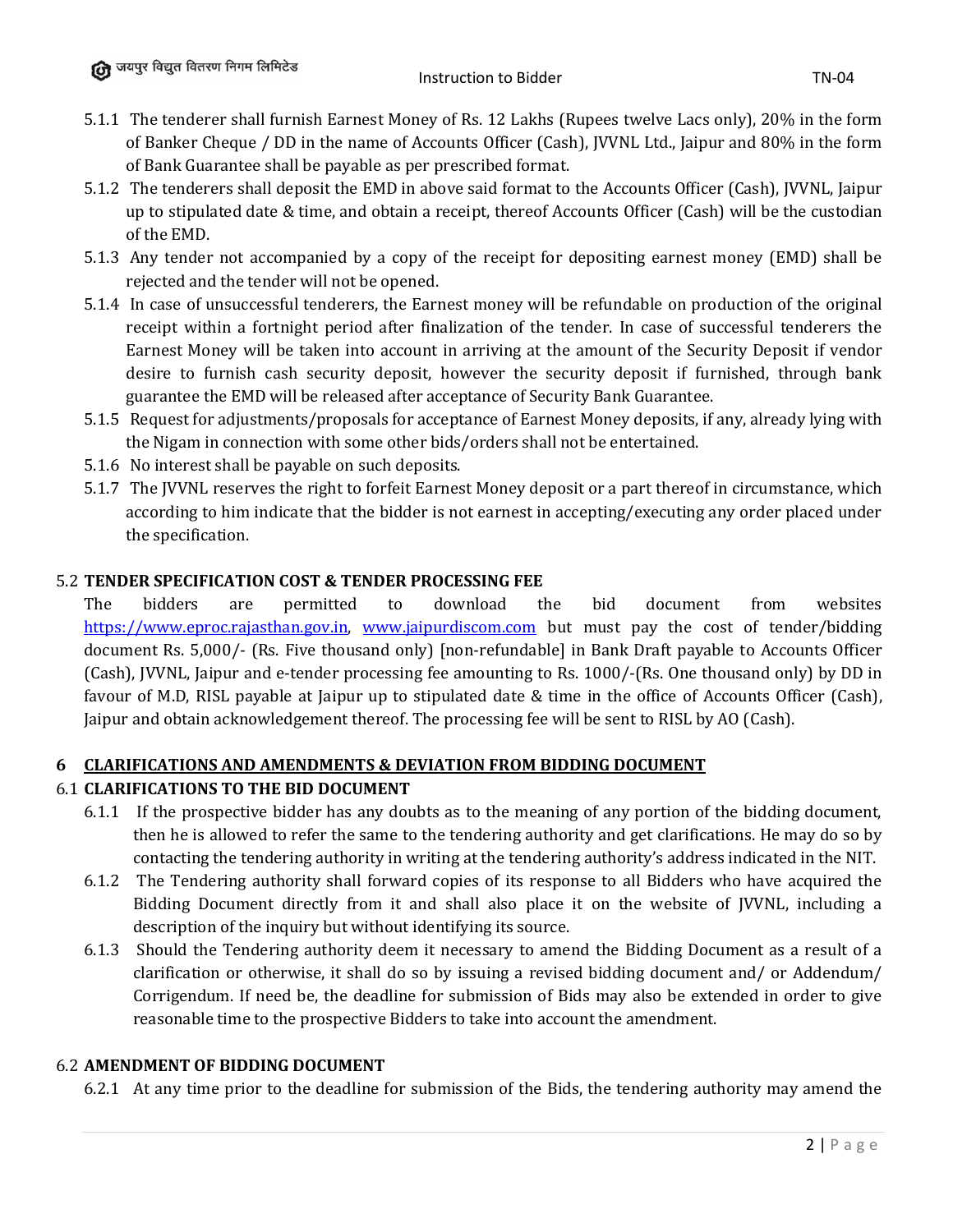Bidding document by issuing Corrigendum/Addendum.

- 6.2.2 Any Corrigendum/Addendum issued shall be a part of the Bidding document and shall be communicated through web portal in writing to all, who have purchased the Bidding document.
- 6.2.3 To give prospective Bidders reasonable time in which to take a Corrigendum/Addendum into account in preparing their Bids, the tendering authority may, at its discretion, extend the deadline for the submission of the Bids.
- 6.2.4 Any change in date of submission and opening of bids would be published on the websites mentioned in the NIT.

#### 6.3 **DEVIATION FROM BID DOCUMENTS**

The bid offer must include a separate statement indicating all deviations from the bid documents as per format enclosed at **Annexure-12**. All such deviations shall be clearly mentioned in **Schedule of Deviation**. JVVNL reserves the right to accept the deviation with financial implication or reject out rightly. Unless the deviations from the bid documents are specifically mentioned, it will be understood and agreed that the proposal is based on strict conformity to JVVNL's specifications in all respect and it will be assumed that all terms & conditions are acceptable to the Bidder.

#### **7 SUBMISSION AND OPENING OF BIDS**

#### 7.1 **COST OF BIDDING**

The Bidder shall bear all costs associated with the preparation and submission of its Bid, and the tendering authority shall not be responsible or liable for those costs, regardless of the conduct or outcome of the bidding process.

## 7.2 **LANGUAGE OF BIDS**

The Bid, as well as all correspondence and documents relating to the Bid exchanged by the Bidder and the tendering authority, shall be written only in English Language. Supporting documents and printed literature that are part of the Bid may be in another language provided they are accompanied by an accurate translation of the relevant passages in English/ Hindi language, in which case, for purposes of interpretation of the Bid, such translation shall govern.

#### 7.3 **BIDS ARE TO BE SUBMITTED IN TWO PARTS**

**Part- A:** will contain (i) Tender Cost (ii) Tender processing fee (iii) EMD (iv) Supporting documents to ascertain the eligibility / qualification as per the PQR requirements of the tender (v) Technical offer comprising details & design of the proposed system(s) to meet out the work requirement together with its capabilities.

**Part- B:** will contain the financial offer for carrying out the scope of work defined for this project.

#### 7.4 **SUBMISSION OF PROPOSALS**

- 7.4.1 Bidder shall submit their bid in electronic format, digitally signed and stamped on each page by a responsible and authorized person. Bidder shall procure Digital Signature Certificate (DSC) as per IT act - 2000.
- 7.4.2 **Physical submission of bids is not allowed.** But the bidder is required to submit original technical physical bid in hardcopy as well to the Superintending Engineer (Commercial), Jaipur Vidyut Vitran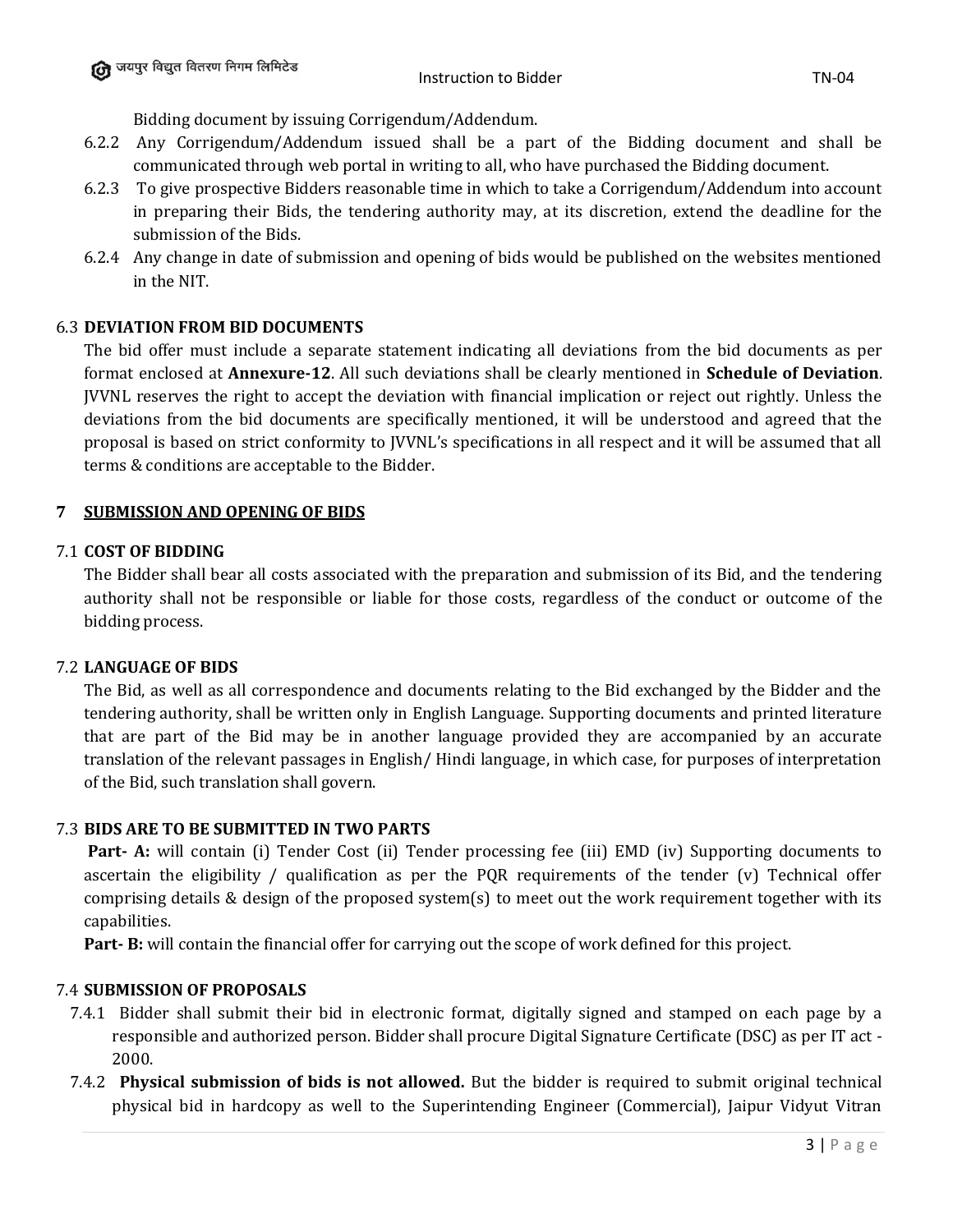Nigam Ltd, Vidyut Bhawan, Janpath, Jaipur before opening of price bid.

#### 7.5 **FILLING OF BIDS**

- 7.5.1 Tenders shall be submitted online in the electronic format attached here to and all blanks in the tender and the schedule to the specification shall be duly filled in. The completed forms, schedule(s) shall be considered as part of the contract documents in the case of successful tenderer(s).
- 7.5.2 No alteration should be made to the format of the tender specification and schedules. The tenderer must comply entirely with specification.
- 7.5.3 The tender and all accompanying documents shall be in Hindi/English Language and shall be signed digitally by a responsible and authorized person. The name, designation and authority of the signatory shall be stated in the tender.
- 7.5.4 Tender must be submitted online after signing digitally.
- 7.5.5 All additions, alterations and over-writing in the bid must be clearly signed by the signatory of the bidder otherwise bid will be summarily rejected.
- 7.5.6 The bidder must quote the prices strictly in the manner as indicated herein, failing which bid is liable for rejection. The rate/prices shall be entered in words as well as in figures. These must not contain any additions, alterations, over-writing, cuttings or corrections and any other marking which leave any room for doubt.
- 7.5.7 The Purchase Authority will not be responsible to accept any cost involved in the preparation or submission of bids.
- 7.5.8 All bids and accompanying documents shall be addressed to the Jaipur Vidyut Vitran Nigam Limited.
- 7.5.9 The tenders/quotations given in the form other than prescribed form will not be considered.
- 7.5.10 Only one representative, on submission of valid authorization of the signatory of the bid, will be allowed to be present during the opening of the bid.
- 7.5.11 The bidder shall clearly indicate the deviation such as Technical Deviation & Commercial Deviation in the prescribed format only. The deviation indicated elsewhere in the bid shall not be accepted.
- 7.5.12 The tender offer shall be submitted in time specified on [https://www.eproc.rajasthan.gov.in](https://www.eproc.rajasthan.gov.in/) in electronic format in the following manner:

#### 7.5.12.1 **COVER – I** Fee(to be filed in pdf format)

- i. Proof of depositing EMD in cash & furnishing BG in the prescribed form as defined hereunder at Clause "Earnest Money Deposit (EMD)" i.e the receipt issued by the Accounts Officer (Cash), Jaipur on account of depositing .
- ii. Proof of submitting RISL Processing Fee i.e the acknowledgement issued by the Accounts Officer (Cash), Jaipur on account of depositing the processing fee of RISL through DD in favour of M.D, RISL payable at Jaipur.
- iii. Proof of submitting Tender document cost i.e the acknowledgement issued by the Accounts Officer (Cash), Jaipur on account of depositing tender document cost of through DD in favour of Accounts Officer (Cash), Jaipur DISCOM payable at Jaipur.

## 7.5.12.2 **COVER – II** Techno- Commercial Bid (to be filed in pdf format)

In this part of bid, tenderer will have to furnish Technical Compliance For Executing this Project as per Annexure 9 (Part-A) and confirmation of commercial terms and conditions of GCC (General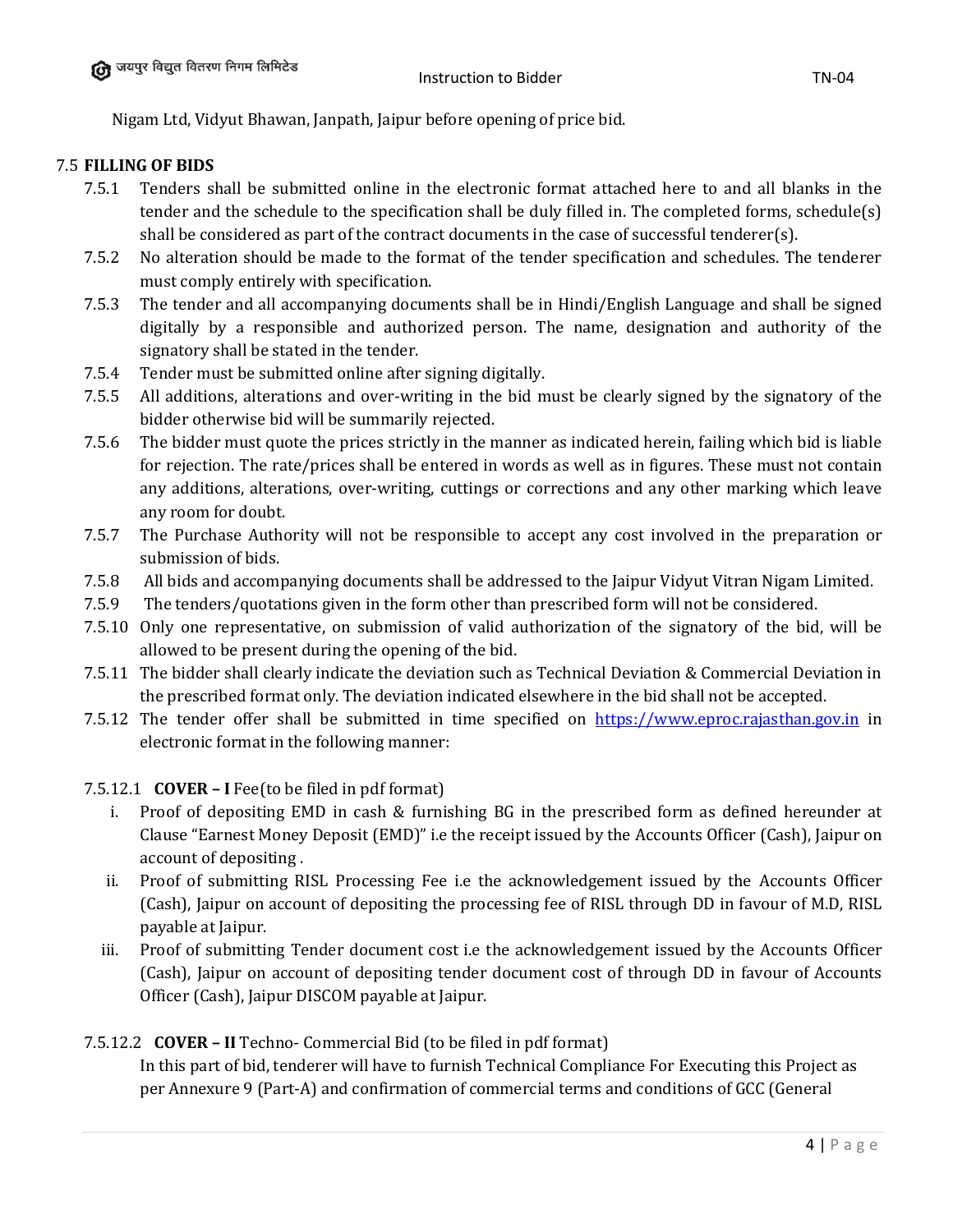Conditions of Contract) and its addendum/corrigendum, if any, along with details required in various/schedules "EXCEPT THE PRICE SCHEDULE" so that the purchaser will be able to examine whether the offer submitted is technically acceptable and also confirm to our commercial terms and conditions or not.

# 7.5.12.3 **COVER – III** Financial/Price Bid/BOQ (to be filed in xls format).

The price bid is submitted in excel file of BoQ. The price bid will be opened only after being satisfied with Technical and Commercial Bid as per qualifying requirement stipulated in the Specification and bid of such qualified bidders will only be opened. The date of opening of such price Bids will be intimated in due course of time.

## 7.6 **DOCUMENTS COMPRISING THE BID**

- 7.6.1 The tender shall be accompanied with the schedules, documents mentioned in the specification.
- 7.6.2 The tender which is not accompanied by any or all mentioned schedules, documents or is accompanied by incomplete Schedules/ schedules is liable for rejection.
- 7.6.3 The purchaser may advise any bidder to furnish the documents in original or copy duly attested by Notary as the case may be for verification, in physical form on short notice of seven days.
- 7.6.4 Techno- Commercial Bid as detailed below:
- 7.6.4.1 The bidder needs to furnish full details about organization's competence, financial strength, details of experience in accordance with the QR specified in this document. The bidder must submit its proposal along with the following documents.
- 7.6.4.2 Proof of depositing EMD in the prescribed form as defined hereunder at Clause "Earnest Money Deposit (EMD)" i.e the receipt issued by the Accounts Officer (Cash), Jaipur DISCOM, Jaipur on account of depositing EMD in favour of Accounts Officer (Cash), Jaipur DISCOM, Jaipur.
- 7.6.4.3 Proof of submitting tender processing fee i.e the acknowledgement issued by the Accounts Officer (Cash), Jaipur DISCOM, Jaipur on account of depositing the processing fee of RISL through DD in favour of M.D, RISL payable at Jaipur.
- 7.6.4.4 Proof of submitting Tender document cost i.e the acknowledgement issued by the Accounts Officer (Cash), Jaipur DISCOM, Jaipur on account of depositing tender document cost through DD in favour of Accounts Officer (Cash) payable at Jaipur.
- 7.6.4.5 Cover letter on company's letter head.
- 7.6.4.6 All Annexure.
- 7.6.4.7 All Schedules.
- 7.6.4.8 Power of Attorney/Board Resolution in favor of signatory of the bid.
- 7.6.4.9 Original consortium agreement between the bidder and his collaborators or associates, if any;
- 7.6.4.10 Supporting documents to ascertain the eligibility/ qualification as per the Qualification Requirements (QR) of the tender as per details at Section III Part -I.
- 7.6.4.11 Other details as called for in the tender specification document or which the bidder may like to highlight.
- 7.6.4.12 Check lists as given in this document.
- 7.6.4.13 Techno-commercial proposal shall be furnish by the bidder comprising details & design of the proposed system(s) to meet out the work requirement, together with its capabilities along with commercial terms and conditions.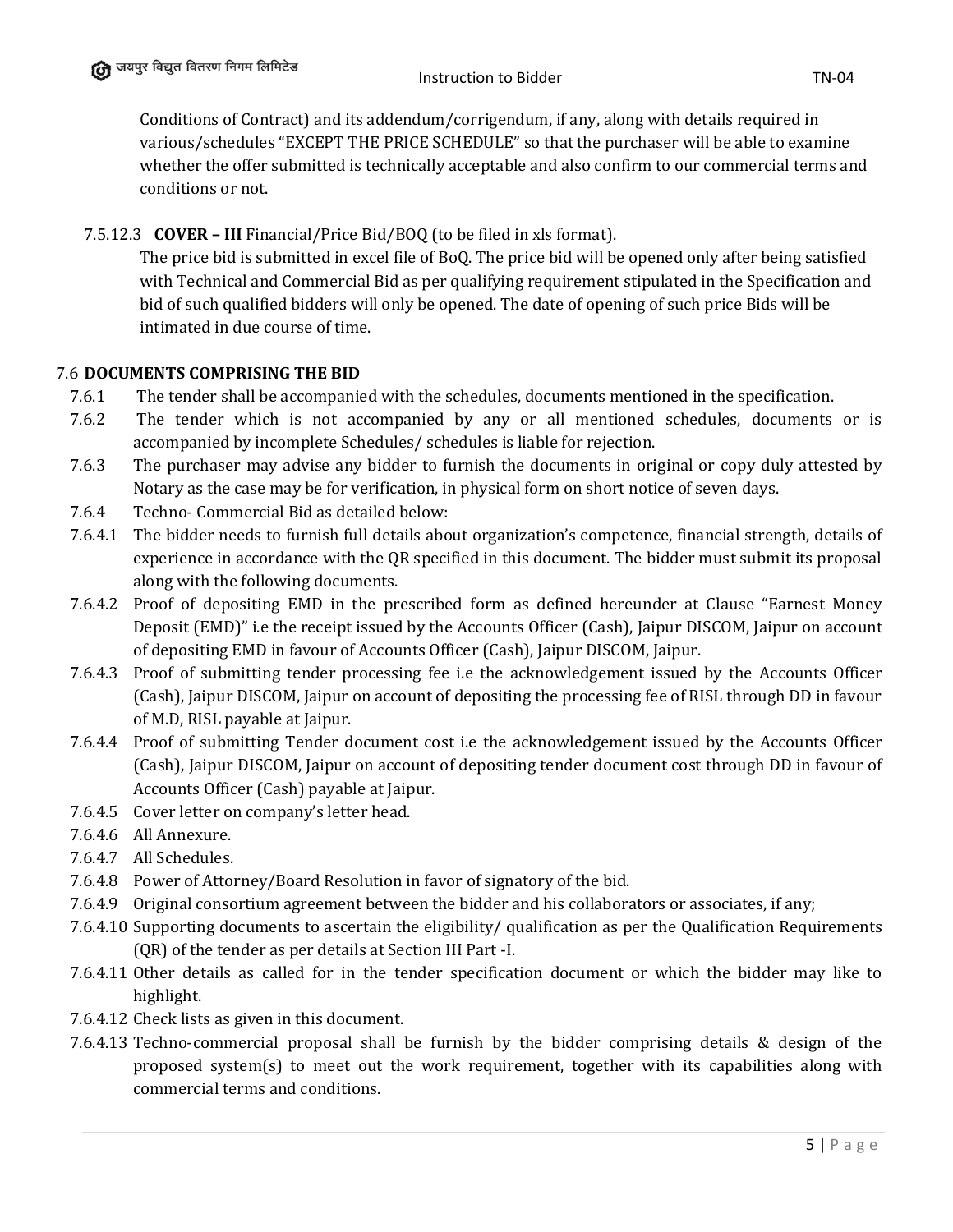- 7.6.4.14 In this part the bidder will submit full relevant documents substantiating the details provided in the annexure and schedules.
- 7.6.4.15 The bidder will substantiate details of the company in the form of Certificate of Incorporation, MoU, registration certificate or any other relevant document as the case may be.
- 7.6.4.16 Controlling offices that would be established to undertake the proposed work.
- 7.6.4.17 Project organization structure.
- 7.6.4.18 Names of the key resources that would be deployed along with their proposed position.
- 7.6.4.19 CVs of the key proposed resources as mentioned in point (xviii).
- 7.6.4.20 Audited balance sheet and P&L statement required to ascertain the qualification of turn over.
- 7.6.4.21 Copies of work order and performance report for the projects undertaken/ in hand.
- 7.6.4.22 Approach and methodology to execute the project.
- 7.6.4.23 Details of guaranteed and other reports.
- 7.6.4.24 Project implementation plan (in form of a Gantt chart).
- 7.6.4.25 Details of the system proposed; a write up on the system that would be installed / developed to meet the requirements as specified in scope of work.
- 7.6.4.26 Details of equipments, data sheets/ compliances sheets/ and hardware that would be deployed along with bill of material indicating the number and make and technical specifications.
- 7.6.4.27 Details of connectivity for the proposed network.
- 7.6.4.28 Schematic network diagram showing (sample) locations and components.
- 7.6.4.29 Schematic flow of information.
- 7.6.4.30 Schematic LAN and connectivity diagram.
- 7.6.4.31 Details of hardware for creation secured IT infrastructure.

# 7.6.5 **COVER – III for Financial/Price Bid/BOQ:** The financial proposal in excel file of BOQ.

# 7.7 **ALTERNATIVE BIDS**

Alternative bids shall not be considered at all.

# 7.8 **BID PRICES**

- 7.8.1 All the prices should be quoted only in Indian Rupees (INR) Currency.
- 7.8.2 Prices/ Rates shall be written both in words and figures. There should not be errors and/ or overwritings. Corrections/ alterations, if any, should be made clearly and initialed with dates by the authorized signatory.
- 7.8.3 The prices quoted in BOQ.xls should be inclusive of all service tax and other government levies as applicable but have to explicitly specify applicable rate of taxes in financial offer declaration (MS Word Format). These rates of applicable taxes and Govt. Levies shall be revised as and when updated.
- 7.8.4 The quantity of each component under scope mentioned in DISCOM is on average basis and may increase or decrease, however the payment shall be made as per the actual work made during the month.
- 7.8.5 The bidder will furnish the break-up of the quoted price in financial offer, indicating rate and type of each tax clearly, as per the prevailing rate on the bid date. Any statuary variation and imposing new tax by government subsequently during the currency of contract shall be on JVVNL account of fee subject to submission of documentary proof of new taxes/ statuary variation.
- 7.8.6 **Duties and taxes:** Jaipur Vidyut Vitran Nigam Limited is registered under Rajasthan VAT and Central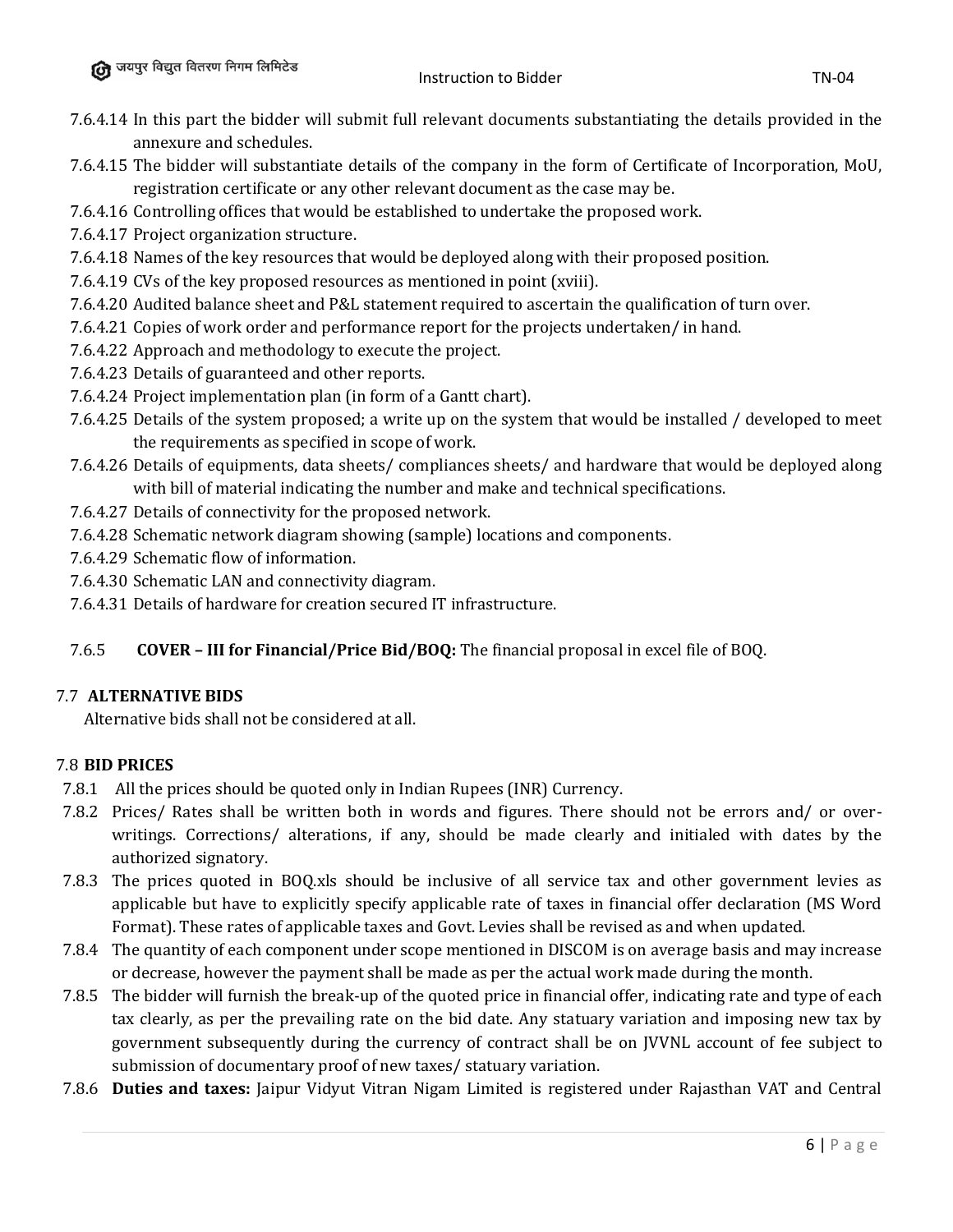Sales Tax Act Reg No. 08372105543 and is entitled to concessional rate of Central/State sales tax as per rules in force.

- 7.8.6.1The work contract tax, Service Tax, VAT/CST, excise duty, local taxes, entry tax as applicable/ leviable on the goods procured from outside Rajasthan, levies, and other liabilities of Government, if leviable in respect of the transaction between the owner and the contractor under the contract on the date of opening of bids (commercial) shall be treated as included in the bid price and no additional payment on this account shall be paid by the purchaser.
- 7.8.6.2If Applicable , any income tax, surcharge on income tax and other corporate taxes including work contract tax, service tax and entry tax as applicable/ leviable on the goods procured from outside Rajasthan as attracted under the law, shall be deducted at source, as per the prevailing Govt. rules by payment making authority from each bill. Necessary TDS certificate shall be issued by payment making authority.
- 7.8.6.3Jaipur Vidyut Vitran Nigam Limited is a registered under Rajasthan VAT and Central Sales tax Act and is entitled to concessional rate of Central Sales Tax / State VAT as per rules in force. Necessary declaration Form 'C' or prescribed certificate for availing supply of material on concessional sales tax shall be issued by the Nigam to bidder
- 7.8.6.4Any statutory variation in existing rates of taxes /duties/ levies/charges during contractual completion period only of contract will be to Nigam' account. However, for claiming any such statutory variation, the contractor is required to furnish the documentary evidence / proof in support of the same for scrutiny and approval. Any downward variation in above rates of taxes/duties/levies will have to be passed on to the Nigam.

# 7.9 **PERIOD OF VALIDITY OF BIDS**

- 7.9.1 The submission of any bid connected with these documents and specification shall constitute an agreement that the Bidder shall have no cause of action or claim, against the owner for rejection of his bid. The owner shall always be at liberty to reject or accept any bid or bids at his sole discretion and any such action will not be called into question and the Bidder shall have no claim in that regard against the owner.
- 7.9.2 The bids shall be valid for a minimum period of 120 (One hundred twenty) days from the date of opening Part-A or 90 (Ninety) days from the date of opening of Part-B wherever is later. Bids mentioning a shorter validity period than specified are likely to be summarily rejected / ignored.
- 7.9.3 Purchaser may ask for extension in validity period. The Bidder will be at liberty to accept it or not.

## 7.10 **FORMAT AND SIGNING OF BID**

- 7.10.1 The bidder has to submit Earnest Money Deposit, Tender document fee and e-tender processing fee before opening of Technical bid as given in the NIT. The Technical bid and financial bid shall be submitted on the website https://www.eproc.rajasthan.gov.in.
- 7.10.2 All copies of the bid shall be typed or clearly hand written and shall be signed (all the pages) by a person duly authorized to sign on behalf of the bidder, in token of acceptance of all the terms and conditions of the bidding document. This authorization shall consist of a written confirmation as specified in the bidding document and shall be attached to the bid.
- 7.10.3 Any amendments such as interlineations, erasures, or overwriting shall be valid only if they are signed or initialed by the authorized person signing the bid.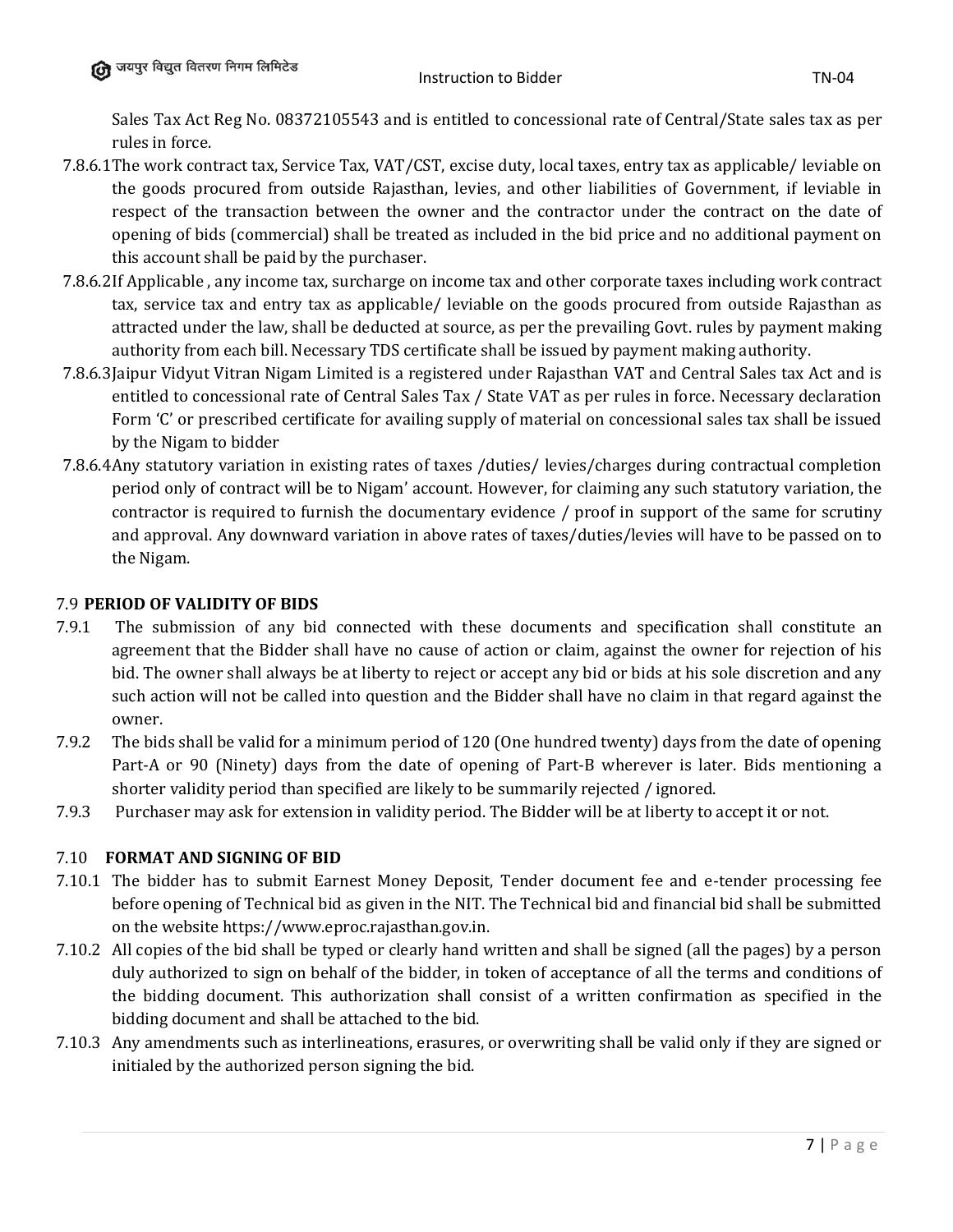#### Instruction to Bidder TN-04

## 7.11 **SIGNATURE OF BIDDER**

- 7.11.1 The bid must contain the name, address and place of business of the person or persons making the bid and must be signed and sealed by the Bidder under his usual signature. The name(s) of all the persons signing should also be typed or printed below the signature.
- 7.11.2 Bid by a partnership must be furnished with full names of all partners and be signed with the partnership firm name, followed by the signature (s) and designation (s) of the authorized partner (s) or other authorized representative (s).
- 7.11.3 Bids by corporation/ company must be signed with the legal name of the corporation/ company by the President, Managing Director or by the Secretary or other person or persons authorized to bid on behalf of such corporation/company in the matter.
- 7.11.4 A bid by a person who affixes to his signature the word 'President', 'Managing Director' 'Secretary', 'Agent' or other designation without disclosing his principal will be liable to be summarily rejected.
- 7.11.5 Satisfactory evidence of authority of the person signing on behalf of the Bidder shall be furnished with the bid.
- 7.11.6 The Bidder's name stated on the proposal shall be exact legal name of the firm.
- 7.11.7 Erasures or other changes in the bid documents shall bear the initials of the person signing the bid.
- 7.11.8 Bids not conforming to the above requirements of signing shall be disqualified.

# 7.12 **DEADLINE FOR THE SUBMISSION OF BIDS**

- 7.12.1 Bids must be submitted by the bidders on the website https://www.eproc.rajasthan.gov.in at the address and no later than the date and time indicated in the NIT.
- 7.12.2 Any change in date of submission and opening of bids would also be placed on the JVVNL websites immediately. However, if the modifications in bidding document, specifications of goods and service are substantial, fresh publication of original bid inquiry may also be issued.
- 7.12.3 The tendering authority may, at its discretion, extend the deadline for the submission of bids by amending the bidding document, in which case all rights and obligations of the tendering authority and bidders previously subject to the deadline shall thereafter be subject to the deadline as extended.

## 7.13 **DELAYED/ LATE BIDS**

The tendering authority shall not consider any bid that arrives after the deadline for submission of bids as indicated in the NIT. Any bid received by the tendering authority after the deadline for submission of bids shall be declared as late and returned unopened to the Bidder.

# 7.14 **RECEIPT OF TENDERS/ BIDS**

- 7.14.1 Access to the bids is strictly restricted and will be provided only to the concerned officers of JVVNL doing the evaluation.
- 7.14.2 Bids received by modes other than submission on [https://www.eproc.rajasthan.gov.in](https://www.eproc.rajasthan.gov.in/) website will not be considered.

## 7.15 **WITHDRAWAL, SUBSTITUTION AND MODIFICATION OF BIDS**

A Bidder may substitute or modify its bid after it has been submitted before the deadline prescribed for submission of bids as per the e-tendering process but bidder cannot withdraw his bid after submitting it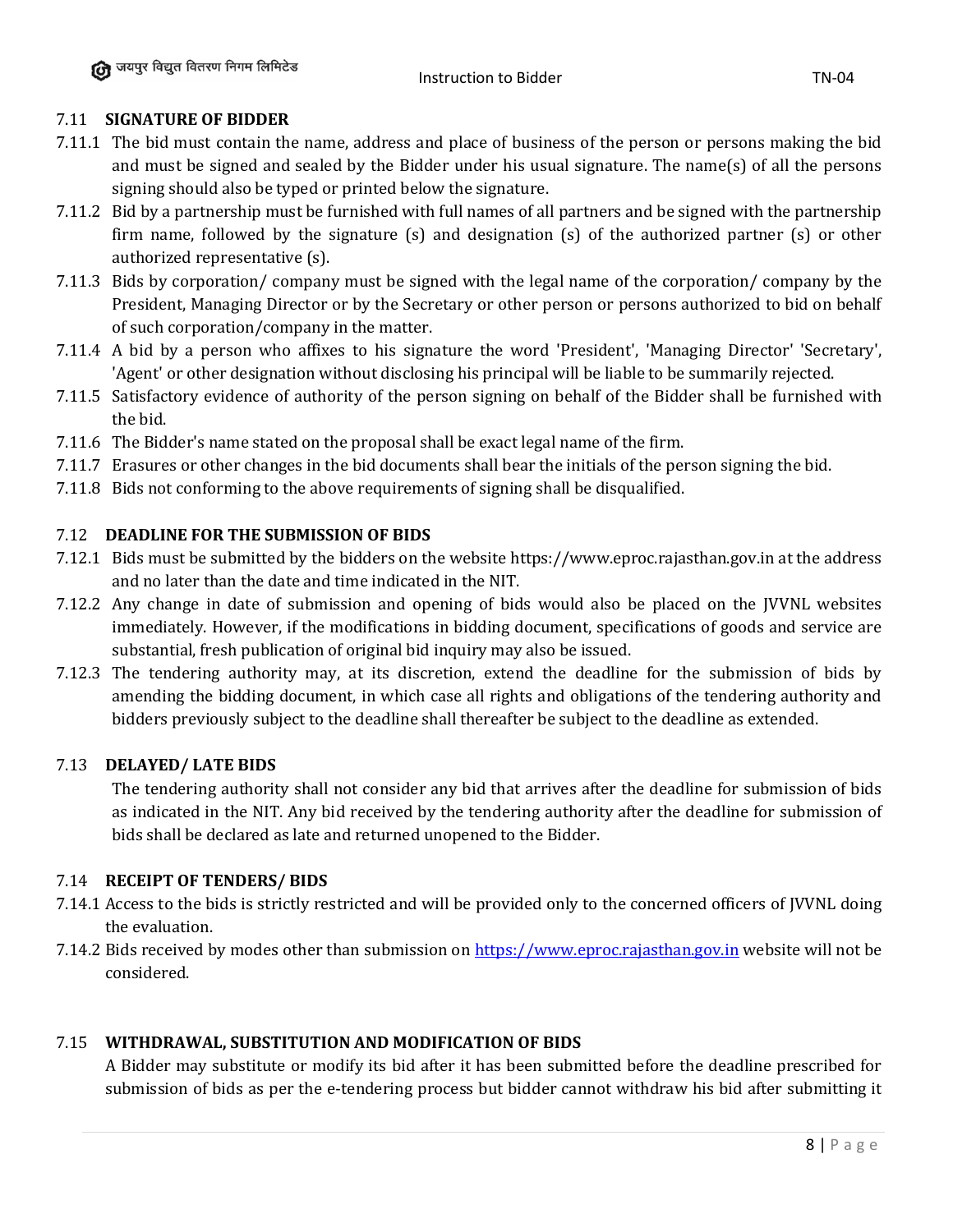once.

# 7.16 **BID OPENING**

- 7.16.1 The designated Procurement Committee will perform the bid opening, which is a critical event in the bidding process.
- 7.16.2 All the bids received up to the specified time and date in response to all the bid inquiries shall be opened by the members of the designated Procurement Committee after entering their corresponding credentials (login id and digital signatures) in the website https://www.eproc.rajasthan.gov.in at the specified place, date and time in the presence of bidders or their authorized representatives who may choose to be present.

# **8 EVALUATION AND COMPARISON OF BIDS**

# 8.1 **BID EVALUATION**

# 8.1.1 **BID OPENING**

- 8.1.1.1 All the bids received up to the specified time and date shall be opened by the members of the designated Procurement Committee after entering their corresponding credentials (login id and digital signatures) in the website [https://www.eproc.rajasthan.gov.in](https://www.eproc.rajasthan.gov.in/) at the specified place, date and time.
- 8.1.1.2 Only the bids of those bidders who are technically qualified would be eligible for Financial Bid consideration. The date and time of Financial Bid opening to the qualified bid would be intimated. The bidder whose bid is financially lowest shall be termed as the successful bid.

## 8.1.2 **EVALUATION OF TECHNO COMMERCIAL OFFER**

The evaluation of bids will be made in the following three stages:

# **1st stage: Qualification Requirement (part 'A')**

All the received bids will be evaluated first on the basis of minimum qualification requirement prescribed "Qualification Requirement" of this specification and on the basis of adherence to conditions given in this document.

The bidders who meet all the minimum requirements laid in this section shall be selected for evaluating the Technical offer. The bidders who do not qualify the QR as per section III, part 2 of this specification and other conditions, shall be considered as "not Qualified Bidder" and no further correspondence in this regard shall be entertained and no clarifications on reasons of not qualifying will be intimated.

It may be noted by the bidders that by merely meeting the qualification requirement does not mean that the bidder has been short listed for opening of financial offer.

## **2nd stage: Technical Evaluation**

Technical details submitted by the bidders would be evaluated with respect to the relevant documents substantiating the details provided in the schedules and annexure.

The approach & methodology, previous experience of the firm, overall strength and capability to handle the work as per scope of work, experience of the key professionals, details of hardware, software, functionalities and other technical aspects would be evaluated. The objective of evaluation of technocommercial proposals is to ensure that the bidder has the necessary competence to execute the project successfully and timely. Broad technical evaluation criteria are defined below.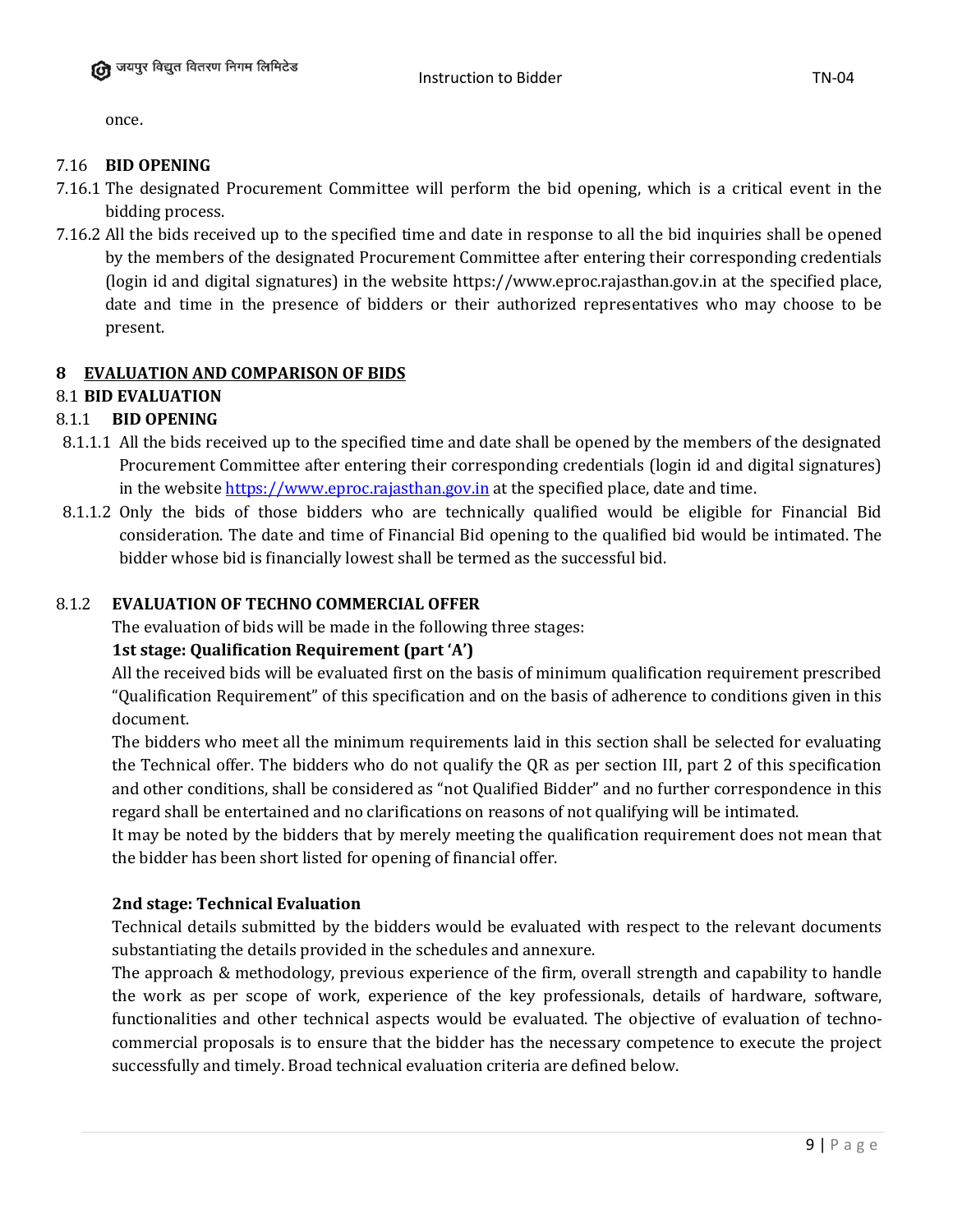## 8.1.3 **TECHNICAL BID EVALUATION**

The tendering authority shall determine to its satisfaction whether the bidder is selected based upon an examination of the documentary evidence of the bidder's qualifications submitted by the bidder, submission of valid EMD, valid bid document and bid processing cost and techno commercial proposal, schedules and forms as specified in the bid document.

Further a responsive bid would be the one that meets the requirements of the bidding document without deviation, reservation, or omission.

## 8.2 **CONFIDENTIALITY**

- 8.2.1 Information relating to the examination, evaluation, comparison, and post qualification of bids, and recommendation of contract award, shall not be disclosed to bidders or any other persons not officially concerned with such process until publication of the Contract award.
- 8.2.2 Any attempt by a bidder to influence the tendering authority or other officials in the examination, evaluation, comparison, and post qualification of the bids or Contract award decisions shall result in the rejection of his bid.
- 8.2.3 From the time of bid opening to the time of Contract award, if any bidder wishes to contact the tendering authority on any matter related to the bidding process, he is allowed to do so in writing.

#### 8.3 **CLARIFICATION OF BIDS**

- 8.3.1 The bidder is required to carefully examine the specifications and documents and fully inform himself as to all the conditions and terms matters which may in any way affect the Work or the cost thereof.
- 8.3.2 If any Bidder finds discrepancies or omissions in the specifications and documents or is in doubt as to the true meaning of any part, he shall at once request in writing for an interpretation/clarification by the owner.
- 8.3.3 The Owner, then, will issue interpretation and clarifications as he may think fit in writing. After receipt of such interpretations and clarifications, the Bidder may submit his bid but within the time and date as specified in the Invitation to Bid. All such interpretations and clarifications shall form a part of the specifications and documents, and accompany the bidder's proposal.
- 8.3.4 Verbal clarifications and information given by the owner or his employee(s) or his representative(s) shall not in any way be binding on the owner.
- 8.3.5 To assist in the examination, evaluation, comparison and post qualification of the bids, the tendering authority may, at its discretion, ask any bidder for a clarification of his bid. The tendering authority's request for clarification and the response shall be in writing.
- 8.3.6 Any clarification submitted by a bidder with regard to his bid that is not in response to a request by the tendering authority shall not be considered.
- 8.3.7 No change in the prices or substance of the bid shall be sought, offered, or permitted, except to confirm the correction of arithmetic errors discovered by the tendering authority in the evaluation of the Commercial/ Financial Bids.

#### 8.4 **DETERMINATION OF RESPONSIVENESS**

8.4.1 The tendering authority's determination of the responsiveness of a bid would be based on the contents of the bid itself.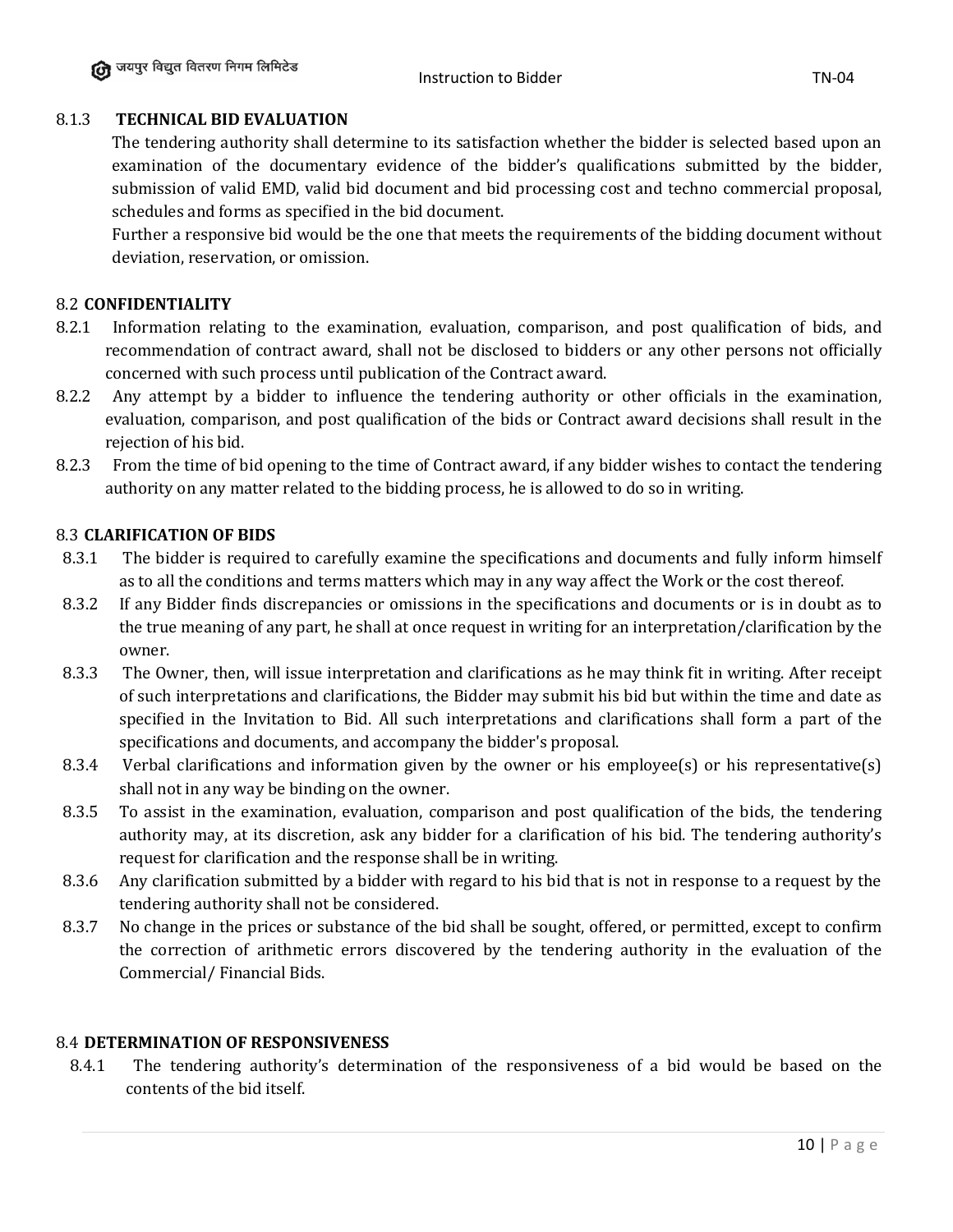- 8.4.2 A responsive bid would be the one that meets the requirements of the bidding document without deviation, reservation, or omission where: -
	- 8.4.2.1 "Deviation" is a departure from the requirements specified in the bidding document.
	- 8.4.2.2 "Reservation" is the setting of limiting conditions or withholding from complete acceptance of the requirements specified in the bidding document.
	- 8.4.2.3 "Omission" is the failure to submit part or all of the information or documentation required in the bidding document.
	- 8.4.3 A deviation, reservation, or omission is one that,
	- 8.4.3.1 If accepted, would: -
	- 8.4.3.1.1Affect in any substantial way the scope, quality, or performance of the Goods and Related Services specified in the bidding document; or
	- 8.4.3.1.2Limits in any substantial way, inconsistent with the bidding document, the tendering authority's rights or the bidder's obligations under the proposed Contract; or
	- 8.4.3.2 If rectified, would unfairly affect the competitive position of other bidders presenting responsive bids.
	- 8.4.4 The tendering authority shall examine the technical aspects of the bid in particular, to confirm that all requirements of bidding document have been met without any material deviation or reservation.
	- 8.4.5 The tendering authority shall compare all responsive bids to determine the best bid, in accordance with the provisions of this bidding document.

## 8.5 **NON-MATERIAL NON-CONFORMITIES**

# 8.5.1 **DEVIATION FROM BID DOCUMENTS**

8.5.1.1 The offer must have 'No Deviation' certificate as per tender document.

It is clarified that the bid should ideally be without any deviations. However if bidder opts to ask for certain deviation the same may be mentioned in the deviation sheet provided. JVVNL has right to accept or reject the deviations subject to their financial & technical implications. If deviation materially deviates the system envisaged the bid may also be rejected.

It is further clarified that:-

(I) Bidder if don't have any deviation in its bid he can sign the certificate of no deviation.

Bidder if having any deviation in its bid he can give details of all deviation in the deviation sheet. In case of deviation sought by the bidder that will be examined in two ways

**TECHNICAL DEVIATION:** Whether the deviation will affect the specification, if so the bid may be declared not responsive.

**COMMERCIAL DEVIATION:** The financial implication of each deviation will be worked out and that will be loaded to bidder's quoted price while comparing with other bidders.

- 8.5.1.2 If the bidder has certain deviations, such deviations may or may not be accepted on its merit subject to financial and technical implications.
- 8.5.1.3 The bid must include a separate statement indicating all deviations from the bid documents as per format enclosed in tender document. All such deviations must be clearly mentioned in Schedule of Deviation.

## 9 **CLARIFICATION OR MODIFICATION OF BIDS**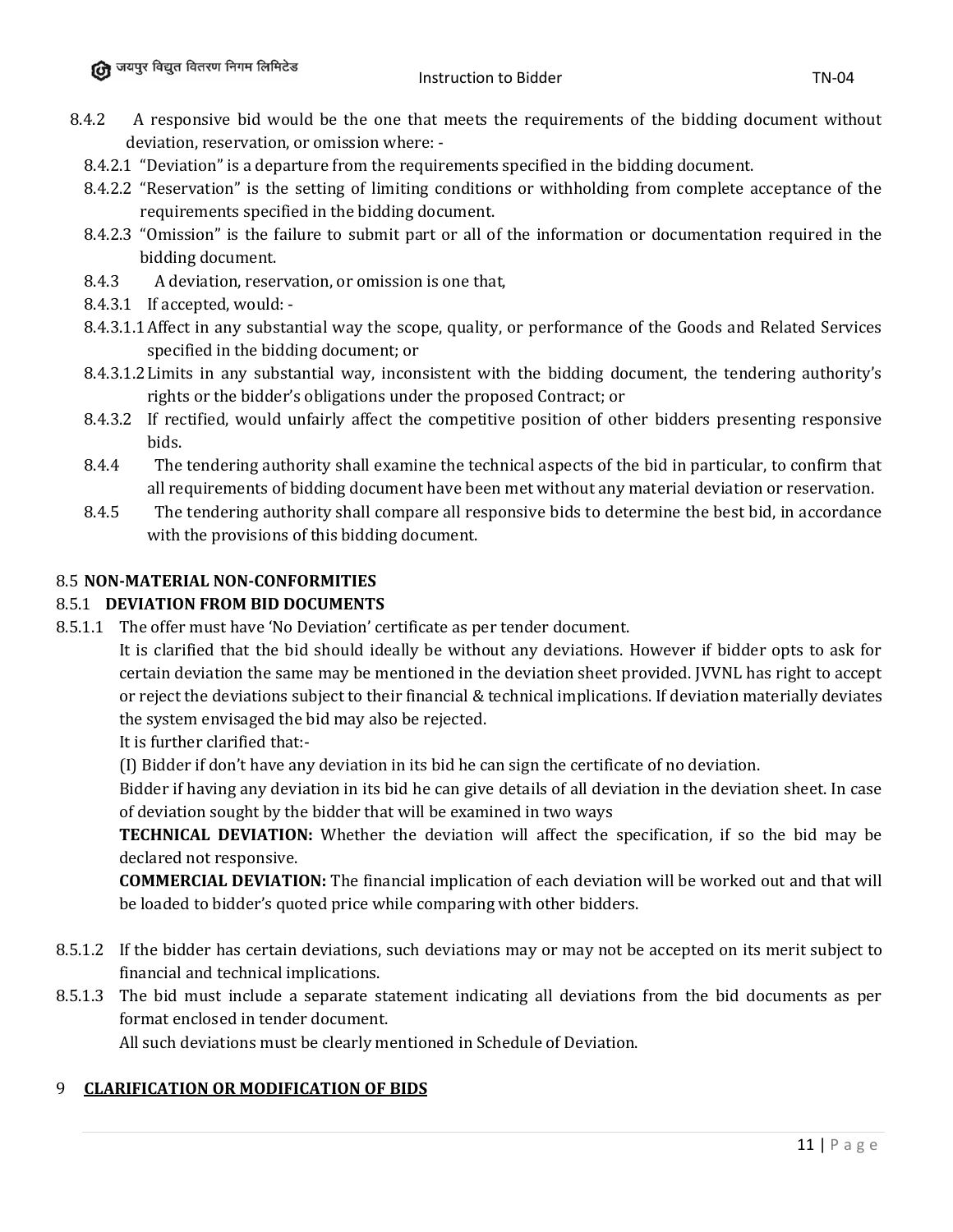In the course of evaluation and comparison of bids, JVVNL may ask bidders individually for clarification, in writing. No change in the substance of the bid shall be permitted except as required to confirm the correction of any typographical error. JVVNL may modify Part-B of bid document even after opening of Part-A.

## **10 REVISED FINANCIAL OFFER**

Before opening of original financial offer, JVVNL reserves the rights to ask the bidders probably only to the shortlisted bidders to furnish revised sealed financial offer, instead of opening the original financial offer, on account of any scope changes to be incorporated in the specifications subsequent to the opening of part A. Under such circumstances the original financial offer will not be considered and will be superseded by the revised financial offer.

# **11 OPENING OF PART B BID**

The date and time for opening Part-B Financial Offer will be intimated to the bidders, short-listed by JVVNL in due course. Part-B bid of the bidders, not short-listed shall not be opened and shall be returned to such bidders. Short-listed bidders or their representatives may attend Part-B bid opening.

# **12 SIGNING OF AGREEMENT**

The successful bidder will, on receipt of Letter of award from JVVNL enter into a contract with JVVNL by jointly signing an agreement. The draft of the agreement based on the terms sheet, detailed in Section-II and Section-III will be forwarded to the successful bidder for execution. The agreement will be executed within fifteen days thereafter. The person to sign the agreement must be duly authorized by the Bidding entities.

## 13 **REJECTION OF BIDS**

The bid may be considered as rejected /non-responsive on account of the any of following reasons:

- 13.1 Any action on the part of the bidder to revise the rates/prices and modification in technical or commercial substance of original offer, at their own.
- 13.2 Submission of any supplementary information unless & otherwise asked for at his own instance after the opening of the Bid may result in rejection of the Bid and also debar him from submission of Bid to the purchaser at least for one year.
- 13.3 The owner reserves the right to accept or reject any bid on the established background, and to cancel the bidding process and reject all bids at any time prior to award of contract, without thereby incurring any liability to the affected bidder or bidders or any obligation to inform the affected bidder or bidders of the grounds for the owner's action.
- 13.4 In case of bidder not furnishing the desired information in the desired format the bid/offer may be rejected/non-responsive.
- 13.5 In case of bidder not adhering to the format of financial offer given with this document the bid / offer may be rejected / non-responsive.
- 13.6 In case of any noting with financial offer comprising any supplementary statement or discount or any condition the bid / offer may be rejected / non-responsive.
- 13.7 In case of any misapprehension at bidder level which consequent to wrong price bidding , JVVNL reserve the right to reject the bid or take necessary loading / unloading to arrive the correct price as per perception of JVVNL / tender specification. Accordingly the bidders are advised to ask to clarify about any mis-apprehension before bidding. No excuse shall be considered in this regard.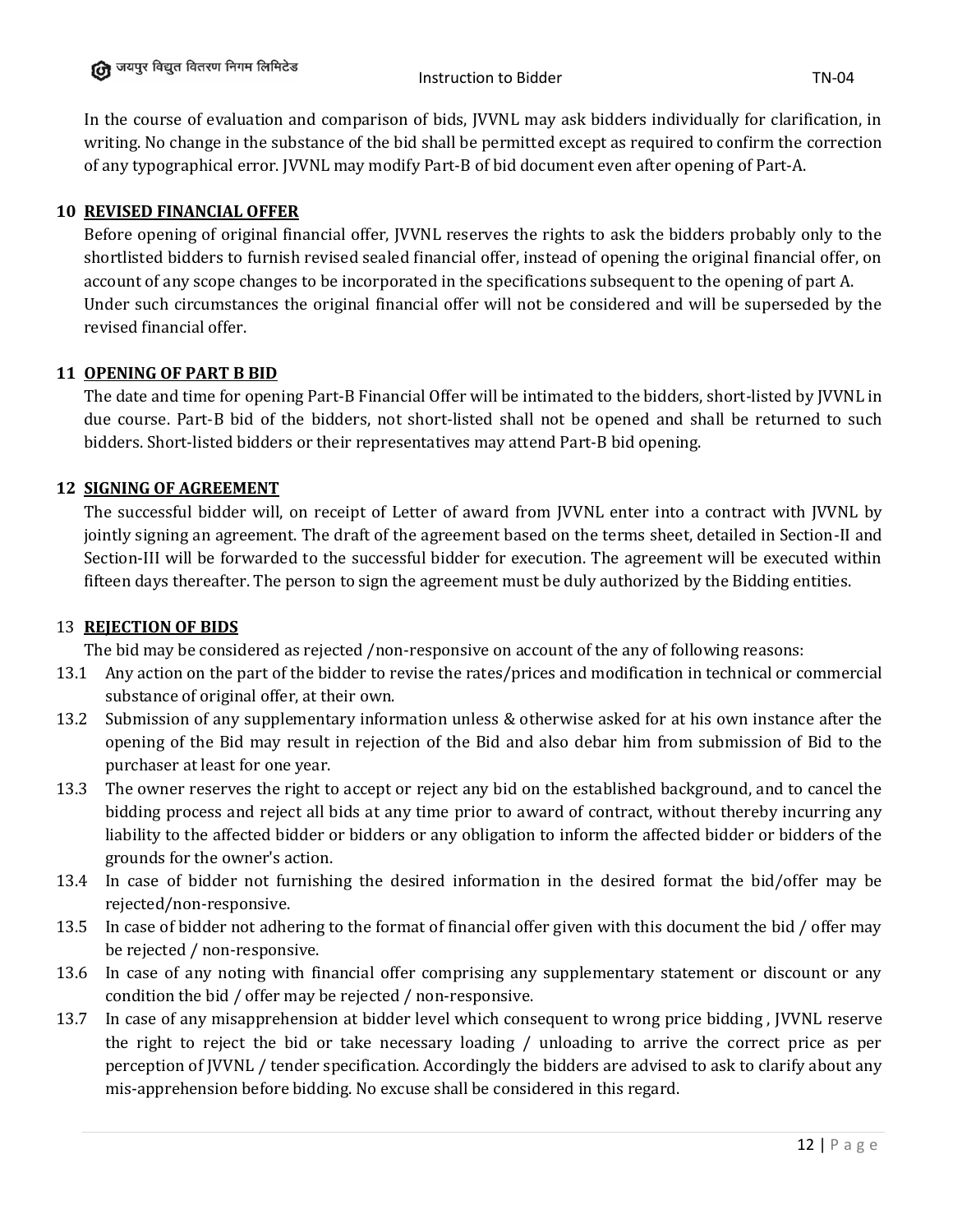- 13.8 The zero priced or null value price bid / bid component, offer may be rejected /considered nonresponsive.
- 13.9 The Bidder has been disqualified from any other DISCOM for any violation of code of conduct.
- 13.10 In case of bidder not furnishing the desired information in the desired format the bid/offer may be rejected/non-responsive.
- 13.11 In case of bidder not able to produce the original certificate as asked by Procurement Committee, the bid/offer may be rejected/non-responsive.
- 13.12 In case of bidder not adhering to the format of financial offer given with this document the bid / offer may be rejected / non-responsive.
- 13.13 In case of any foot note or explanatory statement in the financial offer the bid/offer may be rejected/nonresponsive.
- 13.14 Does not meet the minimum eligibility criteria as mentioned in the bidding document.
- 13.15 During validity of the bid or its extended period, if any, increases his quoted prices.
- 13.16 Has imposed conditions in his bid.
- 13.17 Has made misleading or false representations in the forms, statements and attachments submitted in proof of the eligibility requirements.
- 13.18 Has been terminated or suspended from work under any contract with a government department of India and their performance guarantee/ security forfeited due to violation of terms. If bidder hides any facts in this regard an appropriate action shall be taken and EMD shall be forfeited.
- 13.19 Has submitted bid which is not accompanied by required documentation and Earnest Money Deposit (EMD).
- 13.20 Who is found to canvass, influence or attempt to influence in any manner for the qualification or selection process, including without limitation, by offering bribes or other illegal gratification shall be disqualified from the process at any stage.

**NOTE:** Bidders may specifically note that while processing the bid documents, if it found expressly or implied, that some bidders may have compounded in any manner whatsoever or otherwise joined to form a cartel resulting in delay/ holding up the processing of bids then the bidders so involved are liable to be disqualified for the contract as well as for a further period of two years from participation in any of the bids floated by any department, Govt. of Rajasthan. It may also be clarified that if need arises then Tendering authority would go in for appointment of outside party(s) to undertake the work under the captioned bid.

# **14 FINANCIAL BID EVALUATION**

Bids of those bidders who have been determined as technically qualified would be opened and compared. The lowest quoted bid on the basis of Total Quoted price would be declared as successful bid.

# **15 AWARD OF CONTRACT**

## 15.1 **ACCEPTANCE OF THE TENDER/BID AND NOTIFICATION OF AWARD**

- 15.1.1 Prior to the expiration of the period of bid validity, the tendering authority shall notify the successful bidder, in writing, that its bid has been accepted.
- 15.1.2 The tendering authority shall award the Contract to the bidder whose offer has been determined to be substantially responsive and having lowest price.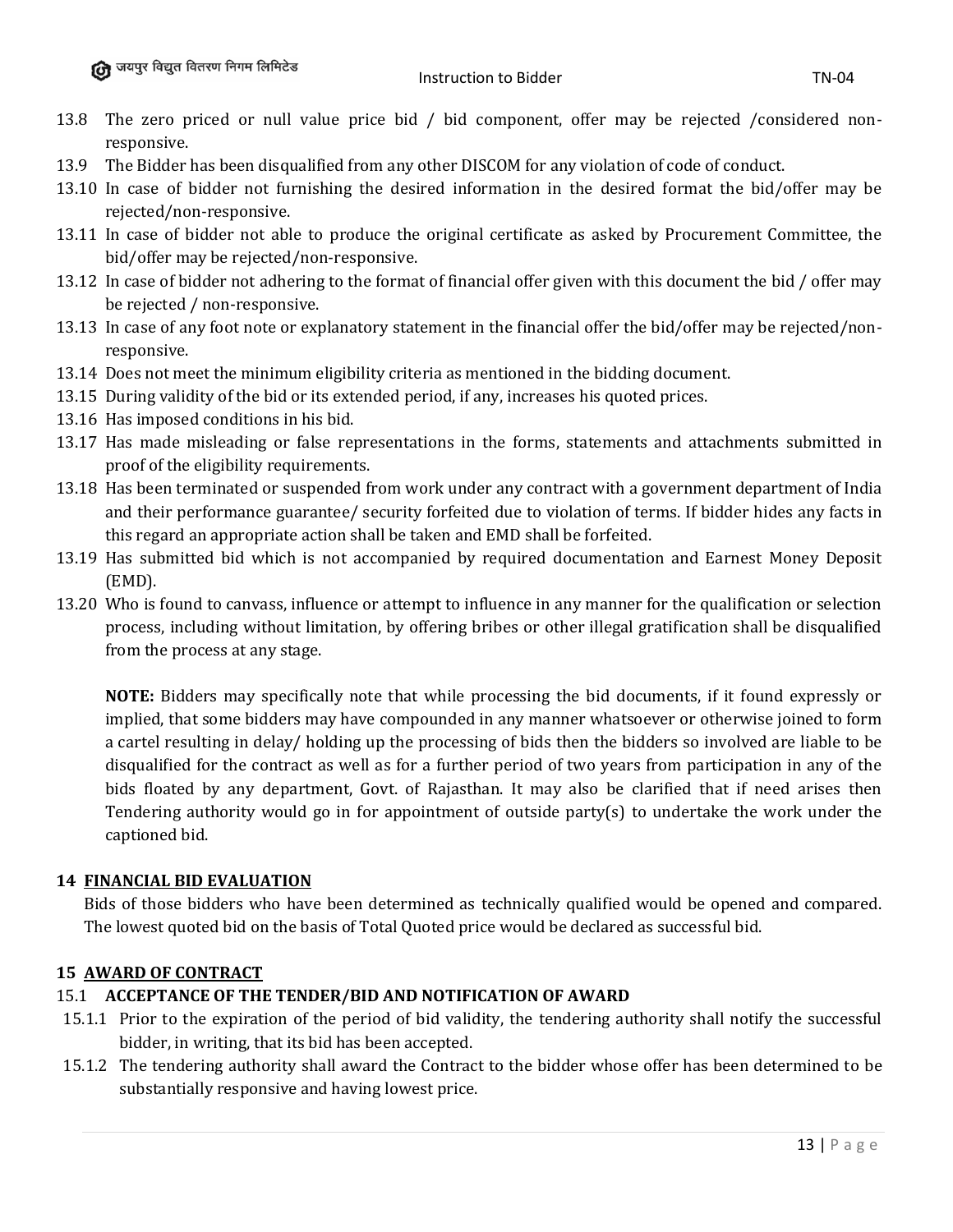- 15.1.3 Decision on bids shall be taken within original validity period of offers which shall be kept up to 90 days from the date of opening of financial bids. If the decision on acceptance or rejection of a bid cannot be taken within the original bid validity period due to unavoidable circumstances, all the bidders shall be requested to extend validity period of their bids up to a specified date.
- 15.1.4 As soon as a bid is accepted by the tendering authority, its written intimation would be sent to the concerned bidder. If the issuance of formal Work Order is likely to take time, a Letter of Intent (LOI) may be sent in the meanwhile. In the same intimation the bidder may be asked to execute an agreement in prescribed format on a non-judicial stamp of prescribed value and deposit the amount of prescribed performance security deposit within 15 days from the date of issue of acceptance.
- 15.1.5 The acceptance of an offer is complete as soon as the letter of communication is posted to the correct address of the bidder.
- 15.1.6 The acceptance of the bid shall also be placed on website of JVVNL for general information to all.
- 15.1.7 The EMD of the bidders whose bids could not be accepted shall be refunded soon after the agreement with the successful bidder is executed and his performance security deposit is obtained. Until a formal Contract is prepared and executed, the notification of award shall constitute a binding Contract.

# 15.2 **SIGNING OF CONTRACT**

- 15.2.1 The successful bidder will, on receipt of Letter of award from DISCOM enter into a contract with DISCOM by jointly signing an agreement.
- 15.2.2 The draft of the agreement based on the terms sheet, detailed in Section-II and Section-III will be forwarded to the successful bidder for execution.
- 15.2.3 The agreement will be executed within fifteen days thereafter. The person to sign the agreement must be duly authorized by the Bidding entities.

## 15.3 **RESERVATION OF RIGHTS**

- 15.3.1 To take care of unexpected circumstances, DISCOM shall reserve the rights for the following:
- 15.3.1.1 Extend the closing date for submission of the bid proposals.
- 15.3.1.2 Amend the bidding requirements at any time prior to the closing date, with the amendment being notified to prospective bidders.
- 15.3.1.3 Allow a bidder to change its Technical proposal if the same opportunity is given to all bidders.
- 15.3.1.4 To reject any bid on established grounds.
- 15.3.1.5 Terminate or abandon the bidding procedure or the entire project whether before or after the receipt of bid proposals.
- 15.3.1.6 Seek the advice of external consultants to assist JVVNL in the evaluation or review of proposals.
- 15.3.1.7 Make enquiries of any person, company or organization to ascertain information regarding the bidder and its proposal.
- 15.3.1.8 Reproduce for the purposes of the procedure the whole or any portion of the proposal despite any copyright or other intellectual property right that may subsist in the proposal.
- 15.3.1.9 **Note:** Direct or indirect canvassing on the part of the bidder or his representative would be a disqualification.

## 15.4 **CORRECTION OF ERRORS, AND OMMISSIONS**

15.4.1 If there is a discrepancy between the unit price and the total price that is obtained by multiplying the unit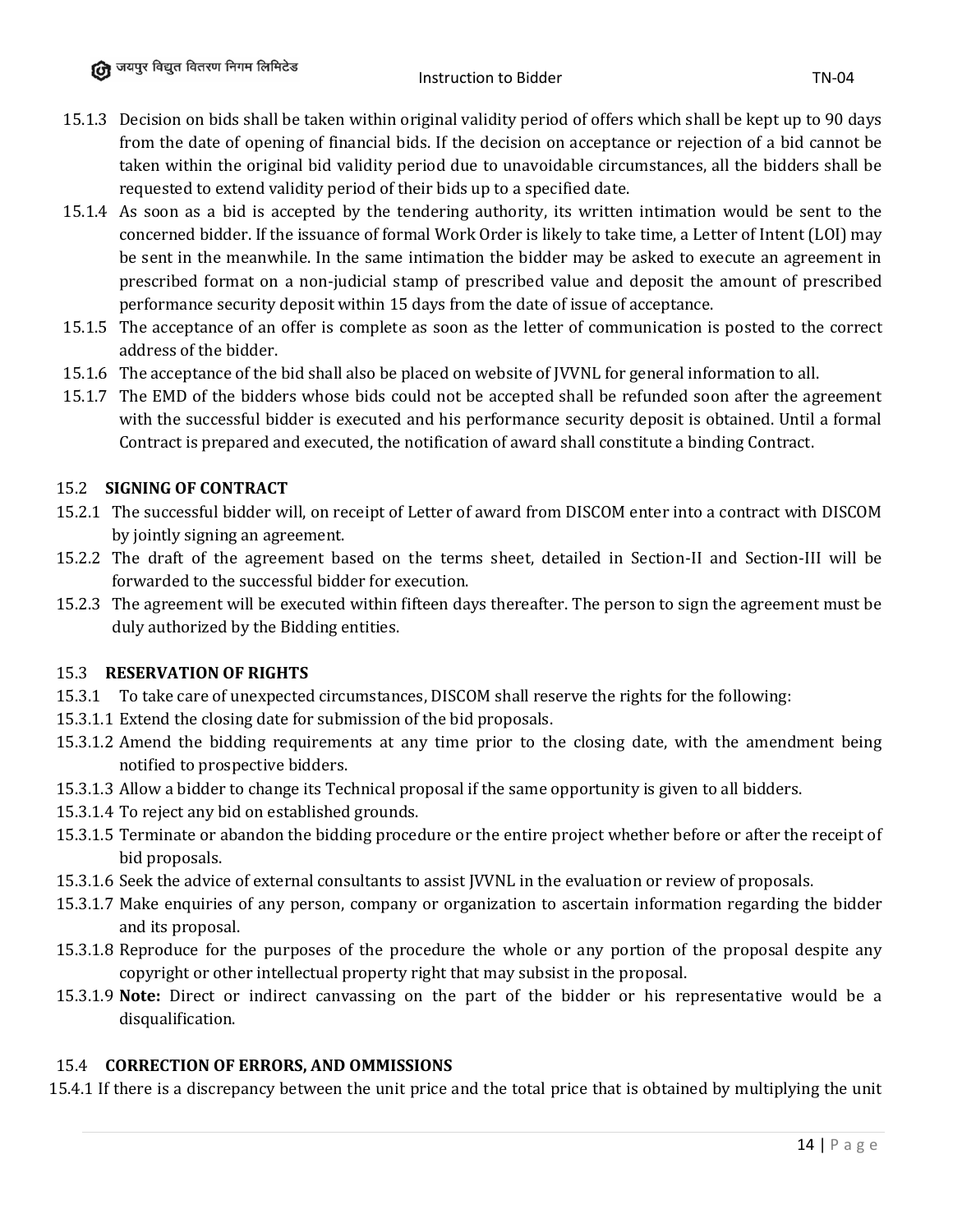price and quantity, the unit price shall prevail and the total price shall be corrected, unless in the opinion of the Discom there is an obvious misplacement of the decimal point in the unit price, in which case the total price as quoted shall govern and the unit price shall be corrected;

- 15.4.2 If there is an error in a total corresponding to the addition or subtraction of subtotals, the subtotals shall prevail and the total shall be corrected; and
- 15.4.3 If there is a discrepancy between words and figures, the amount in words shall prevail. However, where the amount expressed in words is related to an arithmetic error, the amount in figures shall prevail subject to (1) and (2) above.
- 15.4.4 If there is a discrepancy between percentage and figures related to various taxes or levies, the percentage shall prevail over figure mentioned. However, where the amount expressed in percentage is related to an arithmetic error, the amount in figures shall prevail subject to (1) and (2) above. It should also be noted that at time of payment against, the prevailing tax/levy rates will be used as on the date of approval of payment.

# **16 RE-INVITATION OF TENDERS/ BIDS**

Re-invitation of bids would generally be avoided by the tendering authority. However, in case, higher prices than prevalent market rates have been received in the bidding process or considerable changes in specifications, terms and conditions are required to be made as a result of discussion in pre-bid conference or otherwise, re-invitation of bids shall be done.

# **17 GENERAL**

- 17.1 Only one bid will be accepted against cost of specification paid. This specification is not transferable. The cost of specification will not be refunded under any circumstances.
- 17.2 The bidder shall treat the details of the specification and other Bid documents as private and confidential and shall not reproduce without the written authorization of the JVVNL.
- 17.3 The JVVNL does not bind itself to accept the lowest or any bid or any part of the bid and shall not assign any reason(s) for the rejection of any bid or a part thereof.
- 17.4 The fact of submission of bid to the JVVNL shall be deemed to constitute an agreement between the bidder and JVVNL whereby such bid shall remain open for acceptance by the JVVNL and Bidder shall not have option to withdraw his offer, impair or derogate the same. If the Bidder is notified during the period of validity of bid that his bid is accepted by the JVVNL, he shall be bound by the terms of agreement constituted by his bid and such acceptance thereof by the JVVNL, until formal contract of the same bid has been executed between him and the JVVNL in replacement of such agreement.
- 17.5 The successful bidder will have to execute the contract agreement for the proper fulfillment of the contract. In case of ambiguous or contradictory terms and conditions mentioned in the bid, interpretations as may be advantageous to JVVNL may be taken, if satisfactory clarification is not furnished within the prescribed period.
- 17.6 JVVNL will not be responsible for any cost or expenses incurred by the bidder in connection with preparation or submission of bids.
- 17.7 Telex, Telegraphic or Fax bids shall not be acceptable.
- 17.8 JVVNL reserves the right to:
- 17.8.1 Amend the scope of the proposed contract.
- 17.8.2 Reject or accept any bid.